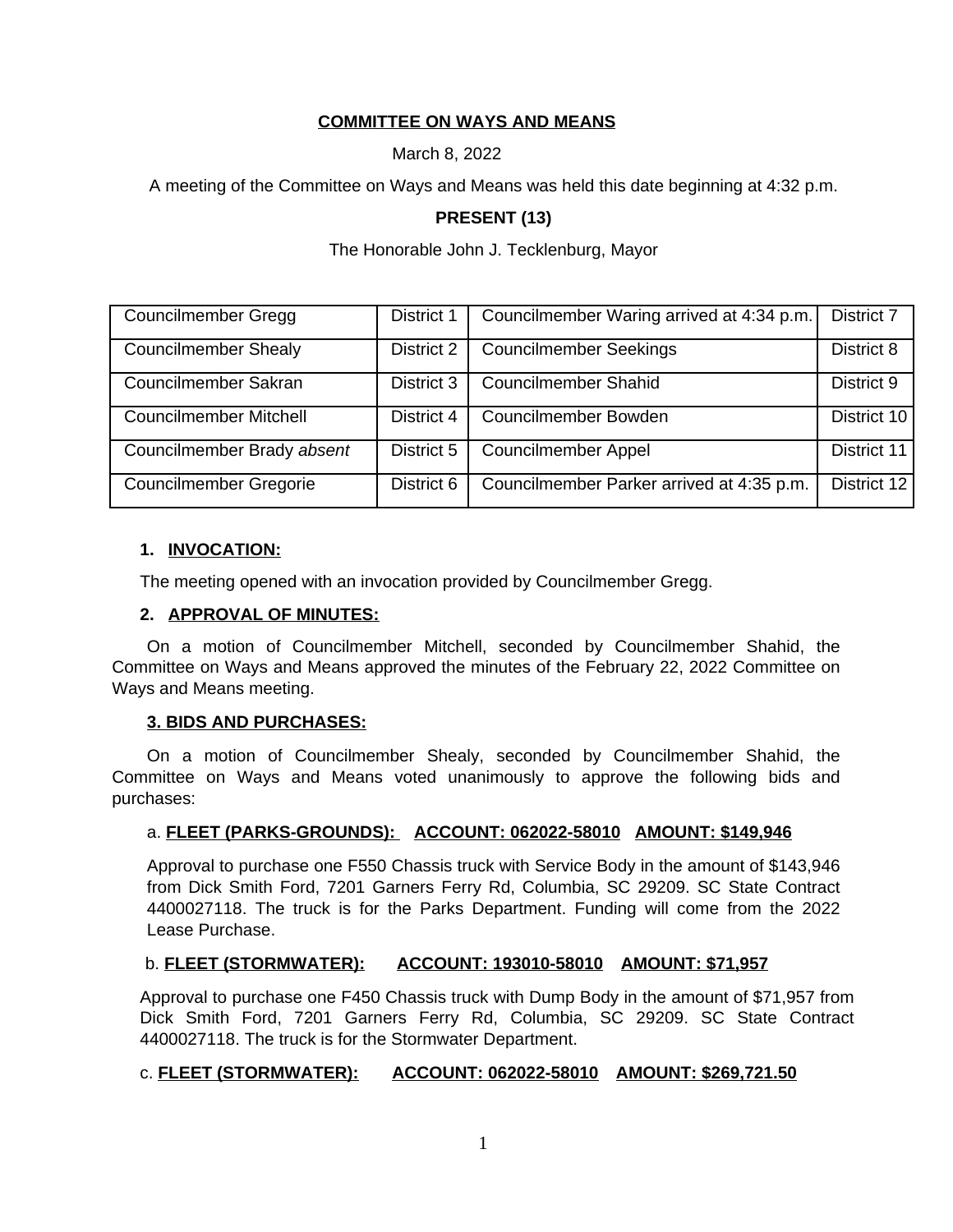Approval to purchase two (2) 2022 International HV607 Chassis trucks with 15 Yard Dump Body in the amount of \$269,721.50 from Carolina International Truck, 1619 Bluff Rd., Columbia, SC 29201. SC State Contract #4400024873. These trucks are for the Stormwater Department. Funding will come from the 2022 Lease Purchase.

#### d. **PUBLIC SERVICE (FLEET): ACCOUNT: 062022-58010 AMOUNT: \$191,830**

Approval to purchase one Pac Mac Graffle Truck 2023 Navistar MV607 in the amount of \$191,830 from CES, 2701 White Horse Rd., Greenville, SC 29611. Sourcewell Contract #040621-HMC. The truck is for the trash division. Funding will come from the 2022 Lease Purchase.

#### e. **INFORMATION TECHNOLOGY: ACCOUNT: 235000-52206 AMOUNT: \$617,400**

Approval of Microsoft Cloud Storage Service in the amount of \$617,400 with WH Platts, the Sole Source Vendor, to provide appropriate video storage and archiving for the Police Department's body-worn and vehicle video systems.

## **4. BUDGET, FINANCE, AND REVENUE COLLECTIONS: APPROVAL OF THE 2022 MASTER LEASE PURCHASE FINANCING AGREEMENT WITH TD EQUIPMENT FINANCE IN THE AMOUNT OF \$7,183,453. 40 CALHOUN ST., CHARLESTON, SC. SOLICITATION NUMBER 22-B001C. [ORDINANCE]**

On a motion of Councilmember Mitchell, seconded by Councilmember Shealy, the Committee on Ways and Means voted unanimously to approve and recommended giving first reading to the following bill:

*An ordinance to authorize the execution and delivery of Lease Purchase Agreements with TD Equipment Finance, Inc. in order to provide for the acquisition of various vehicles and associated collateral, various maintenance equipment and associated collateral, Information Technology equipment to include computer, laptop and tablet replacement, and mobile data terminals for Police; to provide the terms and conditions of such Lease Purchase Agreements; to provide for the granting of a security interest to secure all obligations of lessee under the Lease Purchase Agreements; to authorize the execution and delivery of all documents, including one or more Escrow Agreements, necessary or appropriate to the consummation of such Lease Purchase Agreements; and to provide for other matters related thereto.*

## **5. BUDGET, FINANCE, AND REVENUE COLLECTIONS: APPROVAL OF WORKERS COMPENSATION EXCESS INSURANCE RENEWAL WITH SAFETY NATIONAL IN THE AMOUNT OF \$423,090. RENEWAL OF EXCESS INSURANCE AND THE 22/23 POLICY RUNS APRIL 1, 2022 TO APRIL 1, 2023.**

On a motion of Councilmember Mitchell, seconded by Councilmember Shealy, the Committee on Ways and Means voted unanimously to approve Workers Compensation Excess Insurance renewal with Safety National in the amount of \$423,090.

**6. BUDGET, FINANCE, AND REVENUE COLLECTIONS: APPROVAL OF AN AGREEMENT WITH GFOA TO ASSIST THE CITY OF CHARLESTON IN SELECTION OF A NEW ENTERPRISE RESOURCE PLANNING (ERP) ADVISORY SERVICES SYSTEM IN THE AMOUNT OF \$229,500.**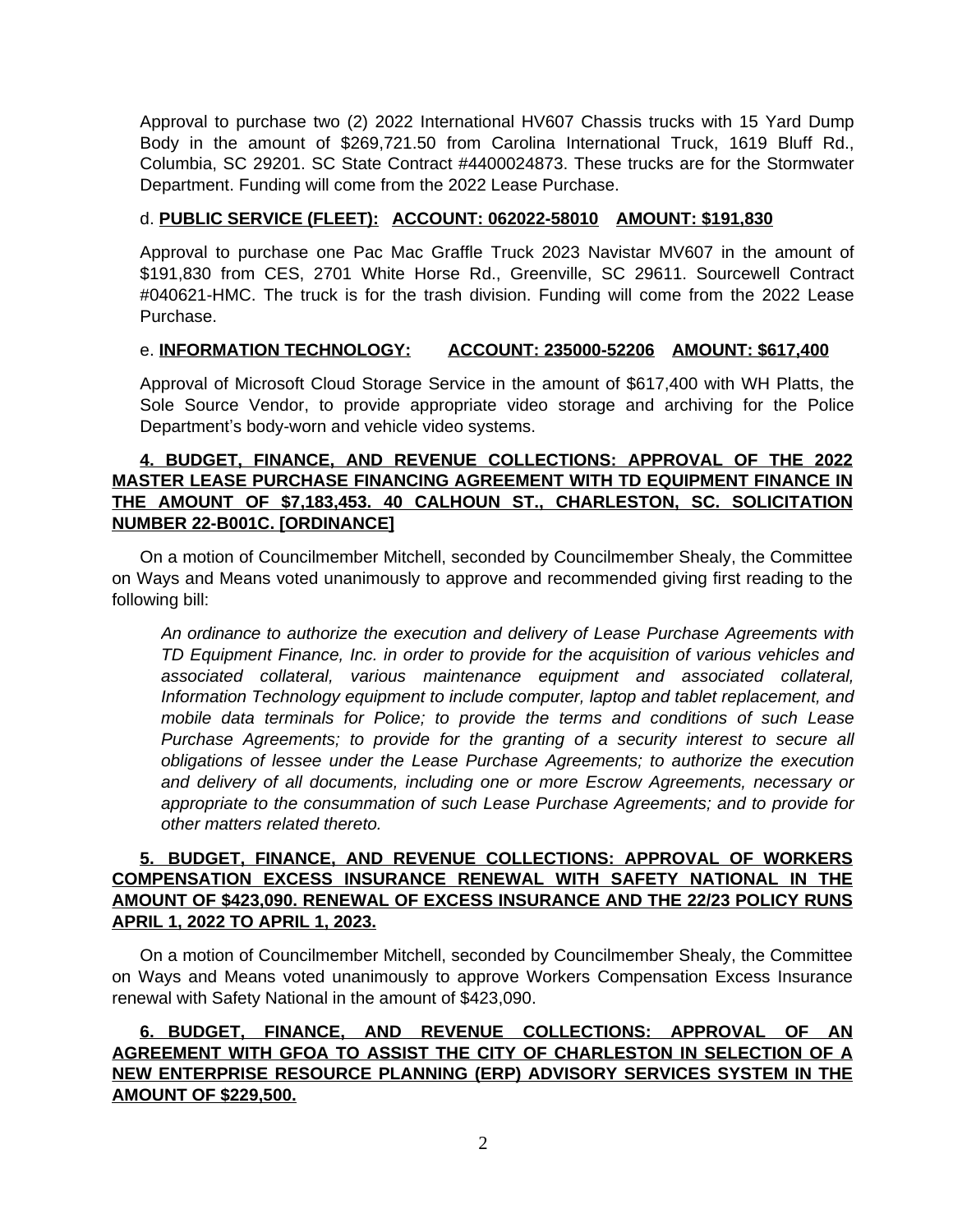On a motion of Councilmember Shahid, seconded by Councilmember Shealy, the Committee on Ways and Means voted unanimously approve and Agreement with GFOA to assist the City of Charleston in selection of a new Enterprise Resource Planning (ERP) Advisory Services System in the amount of \$229,500.

## **7. FIRE DEPARTMENT: APPROVAL TO SUBMIT THE 2021 FIRE PREVENTION AND SAFETY GRANT (FEMA) AFTER THE FACT IN THE AMOUNT OF \$86,525 FOR SMOKE ALARMS, A FIRE EXTINGUISHER TRAINING PROP., AND CREATING A FIRE PREVENTION VEHICLE. THERE IS A 5% MATCH (\$4,120.24) IN THE FY2022-23 BUDGETS. DEPENDING UPON TIMING OF THE GRANT AWARD, FUNDING WILL NEED TO BE FOUND IN THE 2022 BUDGET OR BUDGETED IN 2023.**

On a motion of Councilmember Mitchell, seconded by Councilmember Shealy, the Committee on Ways and Means voted unanimously to approve submittal of the 2021 Fire Prevention and Safety Grant (FEMA) in the amount of \$86,525 for smoke alarms, a fire extinguisher prop., and creating a fire prevention vehicle.

## **8. FIRE DEPARTMENT: APPROVAL TO SUBMIT THE 2022 STATE HOMELAND SECURITY GRANT IN THE AMOUNT OF \$101,500 FOR CHARLESTON FD COLLAPSE SEARCH AND RESCUE TEAM. THERE IS NO FINANCIAL IMPACT WITH THIS GRANT IN THE FY22 OR 23 BUDGET. THERE IS NO CITY MATCH REQUIRED.**

On a motion of Councilmember Mitchell, seconded by Councilmember Shealy, the Committee on Ways and Means voted unanimously to approve submittal of the 2022 State Homeland Security Grant in the amount of \$101,500 for Charleston FD Collapse Search and Rescue team.

## **9. MAYOR'S OFFICE FOR CHILDREN, YOUTH AND FAMILIES: APPROVAL TO ACCEPT THE AMERICORPS VISTA GRANT AWARD, PROVIDING UP TO 19 AMERICORPS MEMBERS AND 16 SUMMER ASSOCIATES TO SERVE IN THE CHARLESTON COMMUNITY WITH NONPROFITS AND ORGANIZATIONS FOCUSED ON ERADICATING POVERTY. THERE IS NO FISCAL IMPACT. THE COST SHARE WILL BE PROVIDED THROUGH SITE FEES RECEIVED FROM THE PARTICIPATING ORGANIZATIONS.**

On a motion of Councilmember Shahid, seconded by Councilmember Mitchell, the Committee on Ways and Means voted unanimously to accept the AmeriCorps Vista Grant Award, providing up to 19 AmeriCorps members and 16 summer associates to serve in the Charleston community with nonprofit organizations focused on eradicating poverty.

**10. STORMWATER MANAGEMENT: APPROVAL OF LOW BATTERY SEAWALL REPAIRS – PHASE III CONSTRUCTION CONTRACT WITH GULF STREAM CONSTRUCTION COMPANY, INC., IN THE AMOUNT OF \$21,496,256 FOR THE RESTORATION OF THE LOW BATTERY SEAWALL FROM LIMEHOUSE TO KING STREET INCLUDING \$2,729,883.61 OF WORK TO BE FUNDED BY CWS. WITH THE APPROVAL OF THE PROJECT BUDGET, STAFF IS AUTHORIZED TO AWARD AND OR AMEND CONTRACTS LESS THAN \$40,000, TO THE EXTENT CONTINGENCY FUND EXIST IN THE COUNCIL APPROVED BUDGET. APPROVAL OF THIS WILL INSTITUTE A \$51,303,289.39 PROJECT BUDGET, OF WHICH THE \$21,496,256 CONSTRUCTION CONTRACT WILL BE FUNDED. THE FUNDING SOURCES FOR THIS PROJECT ARE: HOSPITALITY FUNDS (\$17,077,901.53), MUNICIPAL ACCOMMODATIONS TAX FUNDS (\$15,651,479.68), CHARLESTON COUNTY**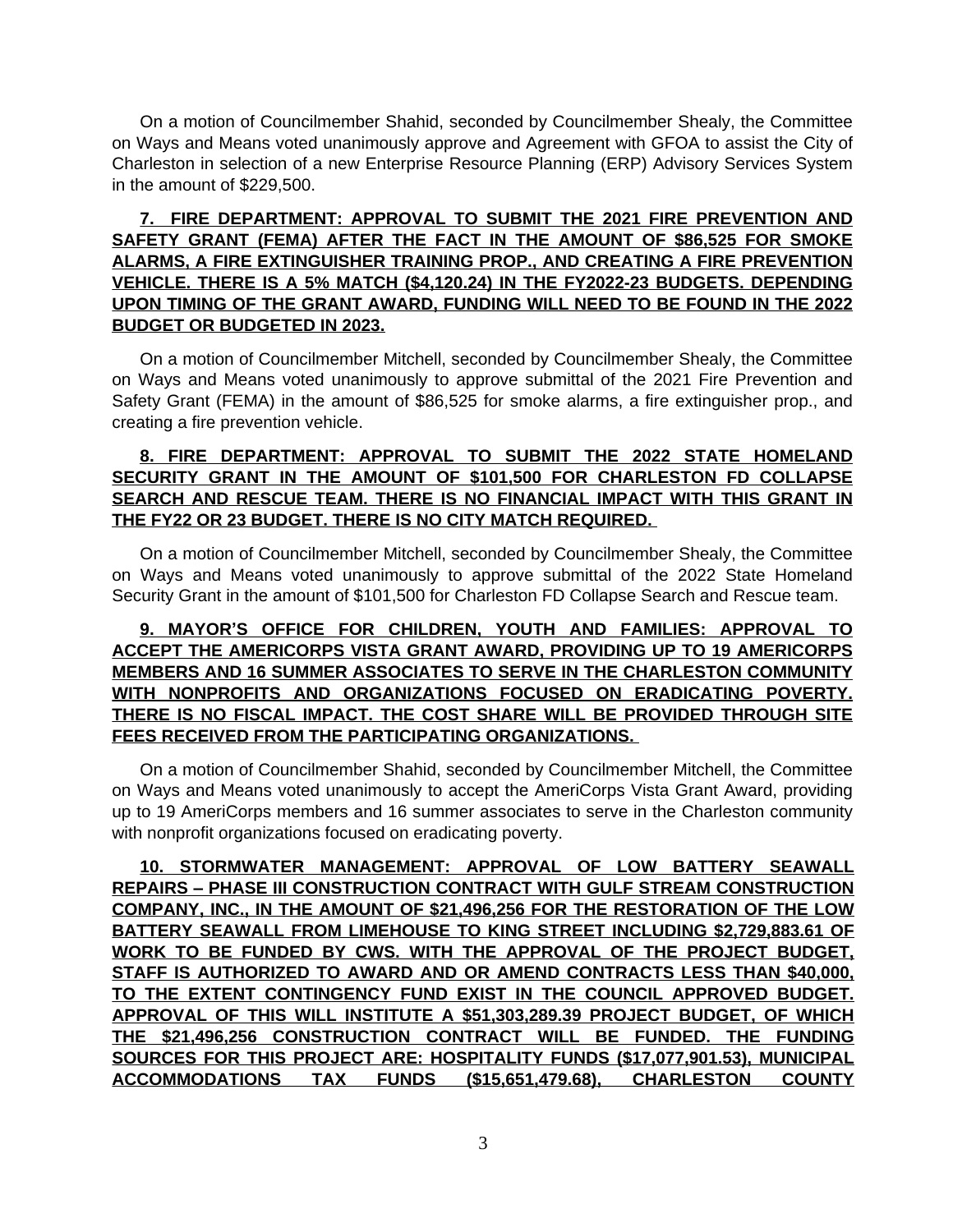#### **ACCOMMODATIONS TAX FEES (\$400,000), CWS CONTRIBUTIONS (\$4,876,746) AND A FUTURE HOSPITABILITY REVENUE BOND TO COVER THE REST OF THE PROJECT.**

On a motion of Councilmember Seekings, seconded by Councilmember Shealy, the Committee on Ways and Means voted unanimously to approve Low Battery Seawall Repairs – Phase III Construction Contract with Gulf Stream Construction Company, Inc., in the amount of \$21,496,256.

**11. STORMWATER MANAGEMENT: APPROVAL OF LOW BATTERY SEAWALL RESTORATION – PHASE III FEE AMENDMENT #10 IN THE AMOUNT OF \$842,381.31 WITH JOHNSON, MIRMIRAN AND THOMPSON, INC., FOR CONSTRUCTION MANAGEMENT AND INSPECTION SERVICES RELATED TO PHASE III OF THE LOW BATTERY SEAWALL RESTORATION PROJECT FROM LIMEHOUSE ST. TO KING ST. APPROVAL OF THIS FEE AMENDMENT ADDS 548 DAYS TO THE CONTRACT TIME. APPROVAL OF FEE AMENDMENT #10 WILL INCREASE THE PROFESSIONAL SERVICE CONTRACT BY \$842,381.31 (FROM \$2,863,471.05 TO \$3,705,852.36). THE FUNDING SOURCES FOR THIS PROJECT ARE HOSPITALITY FUNDS (\$17,077,901.53), MUNICIPAL ACCOMMODATIONS TAX FUNDS (\$15,651,479.68), CHARLESTON COUNTY ACCOMMODATIONS TAX FEES (\$400,000), CWS CONTRIBUTIONS (\$4,874,746) AND A FUTURE HOSPITALITY REVENUE BOND TO COVER THE REST OF THE PROJECT.** 

On a motion of Councilmember Seekings, seconded by Councilmember Shealy, the Committee on Ways and Means voted unanimously to approve Low Battery Seawall Restoration – Phase III Fee Amendment #10 in the amount of \$842,381.31.

# **12. POLICE DEPARTMENT: APPROVAL OF AGREEMENT RENEWAL BETWEEN THE UNIVERSITY OF SOUTH CAROLINA AND THE CITY OF CHARLESTON POLICE DEPARTMENT TO WORK IN COLLABORATION OF RACIAL BIAS AUDIT PLAN. TOTAL COST FOR THE RENEWAL IS \$37,000. THE COST IS BUDGETED FOR IN THE FY22 BUDGET.**

On a motion of Councilmember Shealy, seconded by Councilmember Mitchell, the Committee on Ways and Means voted unanimously to approve an Agreement renewal between the University of South Carolina and the City of Charleston Police Department to work in collaboration of Racial Bias Audit Plan.

# **13. POLICE DEPARTMENT: APPROVAL OF AN APPLICATION FOR AN ELDER ADVOCATE AND RESOURCE SPECIALIST FOR THE CPD VICTIM SERVICES UNITY UNDER THE VICTIMS OF CRIME ACT GRANT PROGRAM (CONTINUATION) IN THE AMOUNT OF \$54,975. THE APPLICATION IS DUE ON APRIL 27, 2022. THE PROJECT REQUIRES A 57% CITY MATCH OF \$72,872.**

On a motion of Councilmember Shahid, seconded by Councilmember Shealy, the Committee on Ways and Means voted unanimously to approve and application for an Elder Advocate and Resource Specialist for the CPD Victim Services Unity under the Victims of Crime Act Grant Program in the amount of \$54,975.

## **14. POLICE DEPARTMENT: AFTER-THE-FACT APPROVAL TO SUBMIT TWO PROJECT PROPOSAL WORKSHEETS FOR THE 2022 HOMELAND SECURITY GRANT ADMINISTERED THROUGH SLED IN THE AMOUNT OF \$207,000 FOR A MODULAR**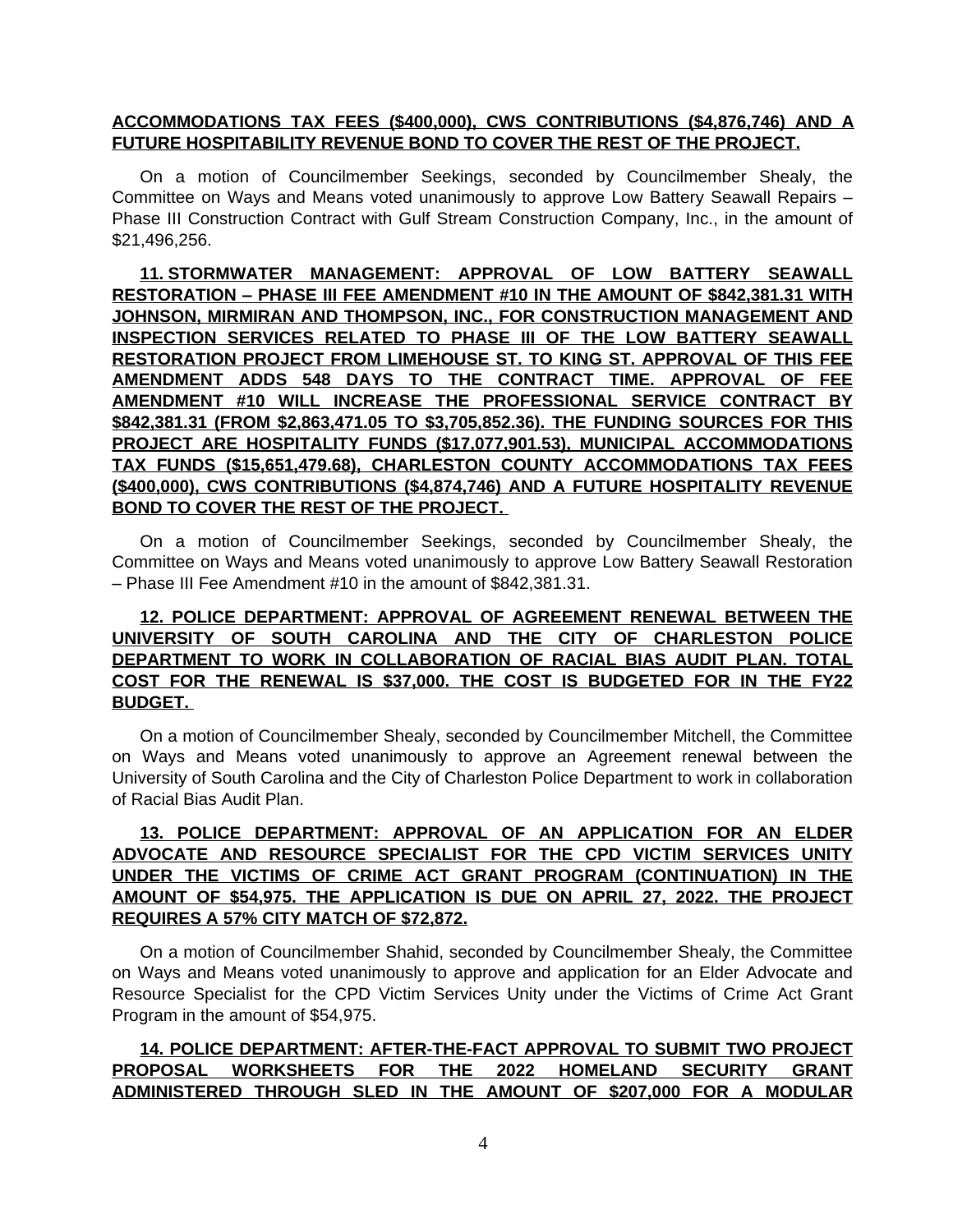## **VEHICLE BARRIER SYSTEM AND \$472,000 FOR A TOTAL CONTAINMENT VESSEL, TOTAL OF \$679,000. THE WORKSHEET WAS DUE FEBRUARY 25, 2022. THERE IS NO CITY MATCH REQUIRED.**

On a motion of Councilmember Mitchell, seconded by Councilmember Shealy, the Committee on Ways and Means voted unanimously approve an after the fact submittal of two project worksheets for the 2022 Homeland Security Grant administered through SLED in the amount of \$207,000 for a Modular Vehicle Barrier System and \$472,000 for a Total Containment Vessel, total of \$679,000

## **15. LEGAL DEPARTMENT: APPROVAL OF A MEMORANDUM OF UNDERSTANDING BETWEEN THE CITY OF CHARLESTON AND THE COASTAL COMMUNITY FOUNDATION REGARDING THE CONSTRUCTION OF A GRAVE MEMORIAL ON THE GAILLARD CENTER GROUNDS ALONG GEORGE STREET. THE COST OF THE MEMORIAL WILL NOT EXCEED \$250,000. FUNDING HAS BEEN INCLUDED IN THE 2022 HOSPITALITY FUND BUDGET.**

On a motion of Councilmember Shealy, seconded by Councilmember Shahid, the Committee on Ways and Means voted unanimously to approve a Memorandum of Understanding between the City of Charleston and the Coastal Community Foundation regarding the construction of a grave memorial on the Gaillard Center grounds along George Street.

## **16. THE COMMITTEE ON REAL ESTATE (MEETING WAS HELD ON MONDAY, MARCH 7, 2022 AT 3:30 P.M., CONFERENCE CALL: 1-929-205-6099; ACCESS CODE: 835 678 884)**

- a. An ordinance to authorize the Mayor to execute a deed and any other necessary documents, approved as to form by the Office of Corporation Counsel, Quit-claiming to Children's Museum of Charleston the City of Charleston's right, title and interest, if any, to that certain portion of property bearing TMS No. 460-16-02-010, and subject to certain exceptions and other matters to be approved by the Office of Corporation Counsel.
- b. Request approval of an ordinance authorizing the Mayor to execute on behalf of the City the Lease Agreement between the City of Charleston and Lucier Enterprises, LLC. The monthly base rent is \$3,816 (\$36 per square foot), with a 3% annual increase. The tenant will also reimburse the City for property taxes, insurance, and CAM. The property is owned by the City of Charleston (401-B King St.)(Suite B in the Francis Marion parking garage retail complex)(TMS No. 460-16-04-008).

Councilmember Appel, Chairman of the Committee on Real Estate, said the first item was a proposal to authorize a Quitclaim Deed for the Children's Museum on Ann Street. He said the information provided led to the ultimate decision to defer to receive a better understanding from the Museum regarding what they wanted to do and their goals to accomplish. Mr. Chairman also commented that there seemed to be a unanimous sentiment among the Committee members. They all agreed that partnering with the Children's Museum was the right thing to do, but a matter of how to get there.

Item 'b' was the approval of a Lease Agreement between the City of Charleston and Lucier Enterprise, LLC. Mr. Chairman said the property was the cigar shop on King Street, next to the Francis Marion. He noted that the tenant had been a stellar tenant for the City over the past years.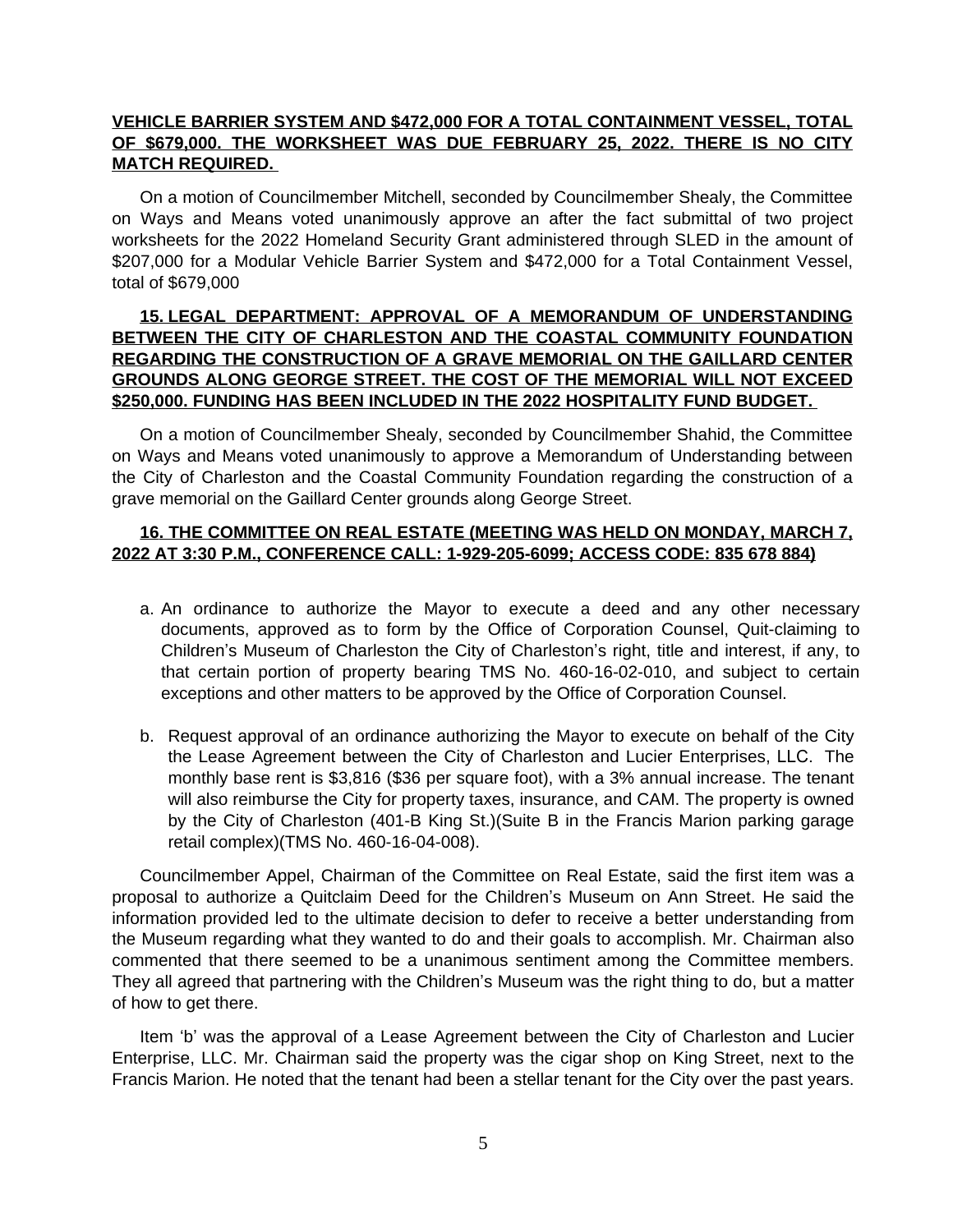The item was approved unanimously. Chairman Appel said if there were cigar lovers in the building, the new shop would be the spot to visit.

On a motion of Councilmember Shahid, seconded by Councilmember Mitchell, the Committee on Ways and Means voted unanimously to approve the Committee on Real Estate report as presented and considered giving first reading to the following bill:

*An ordinance authorizing the Mayor to execute on behalf of the City a Lease Agreement between the City of Charleston and Lucier Enterprises, LLC.*

Chairman Gregorie recognized Mayor Tecklenburg.

Mayor Tecklenburg made a few notes. He said item six on the Ways and Means agenda would allow the City to pursue a long-needed upgrade of the City's software, including a payroll system. The GFOA group was a wonderful nonprofit group of governments that assisted governments in making analyses and decisions.

Item nine, Mayor Tecklenburg said he didn't know if the new Councilmembers were aware, but the City managed a VISTA Program, a National Program. The individuals were placed with nonprofit organizations within the community at minimal cost to the nonprofit or community organization. This year the City approved 19 people for full-time assistance, and it was as high as 25 people in the past. The volunteers become wonderful assets to the community, and some become full-time City staff.

Item 10 and 11 were remarkable because of the approval of \$21.5m to continue restoration and elevation to the Low Battery Sea Wall.

Lastly, item 15 came before the Special Facilities Committee. The memorial inspired by Dr. Ade Ofunniyin (Dr. O), Director of the Gullah Society, spoke about the skeletal remains of 36 people found during the renovation of the Gaillard Center. The remains were believed to be those of African descent. Mayor Tecklenburg said the memorial would be a spiritual, meaningful, and permanent memorial to the ancestors. He said when he became Mayor, Dr. O visited him. The City had stored the remains in a storage facility in West Ashley. Dr. O, before his passing, convinced the Mayor that more could be done and presented the idea of DNA testing by a scientist from the University of Pennsylvania. The scientist's results were able to show what regions of Africa the 36 individuals came from and some other information. He said the story was very moving and inspirational. Mayor Tecklenburg said within walking distance, there would be a storyboard of Charleston's African-American history to include the opening of the International African American Museum, renovations at the Susie Jackson Memorial Park, and now the memorial for the 36 African descents.

Chairman Gregorie added Mother Emmanuel Way would be full of exhibits and history. He also called attention to an article in Sunday's Post and Courier paper titled, '*Charleston unveils racial equity story map tool'.* He encouraged all of the Councilmembers to read it. Councilmember Gregorie requested the Planning Department and Amber Johnson to give the Councilmembers a quick overview. He said when someone gets interactive with the software, it gave a sense to why it was important for the City to have the Commission because there was data that supported much of the recommendations from the report.

There being no further business presented, the Committee on Ways and Means adjourned at 4:43 p.m.

Velvett Simmons